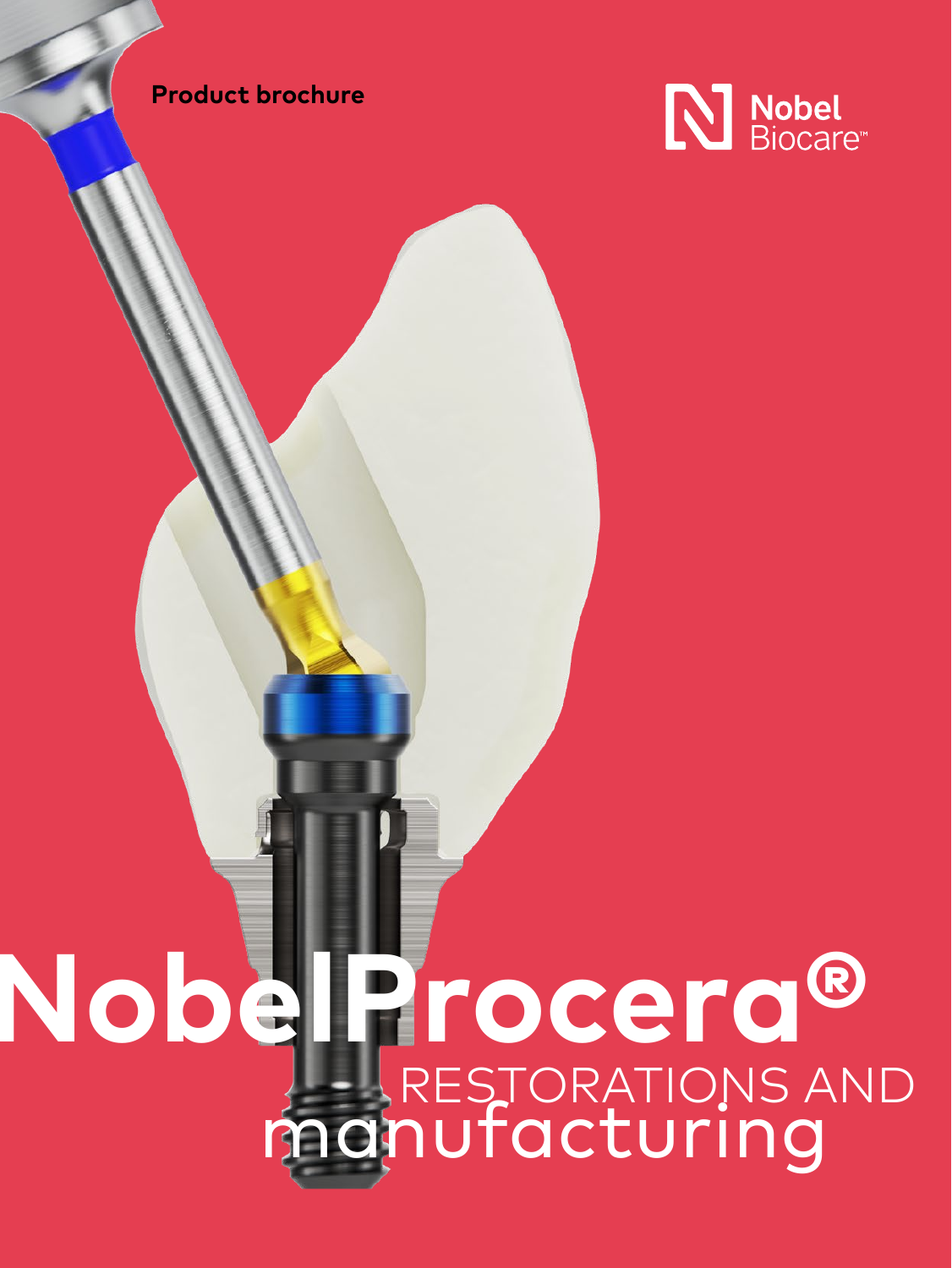# Don't **compromise.** ALWAYS FINALIZE WITH<br>CONTIDENCE. **Zirconia implant crown cut-back**

Precision fit between abutment, implant and clinical screw leads to a strong connection, designed to preserve peri-implant hard and soft tissue health.<sup>1,2</sup>

Guaranteed quality and fast production times.\*

30+ years of CAD/CAM production experience.

## **100% cementfree portfolio**

#### Angulated screw channel 0-25°

Mechanically retained adapter or Nobel Biocare N1 Base

CC TCC

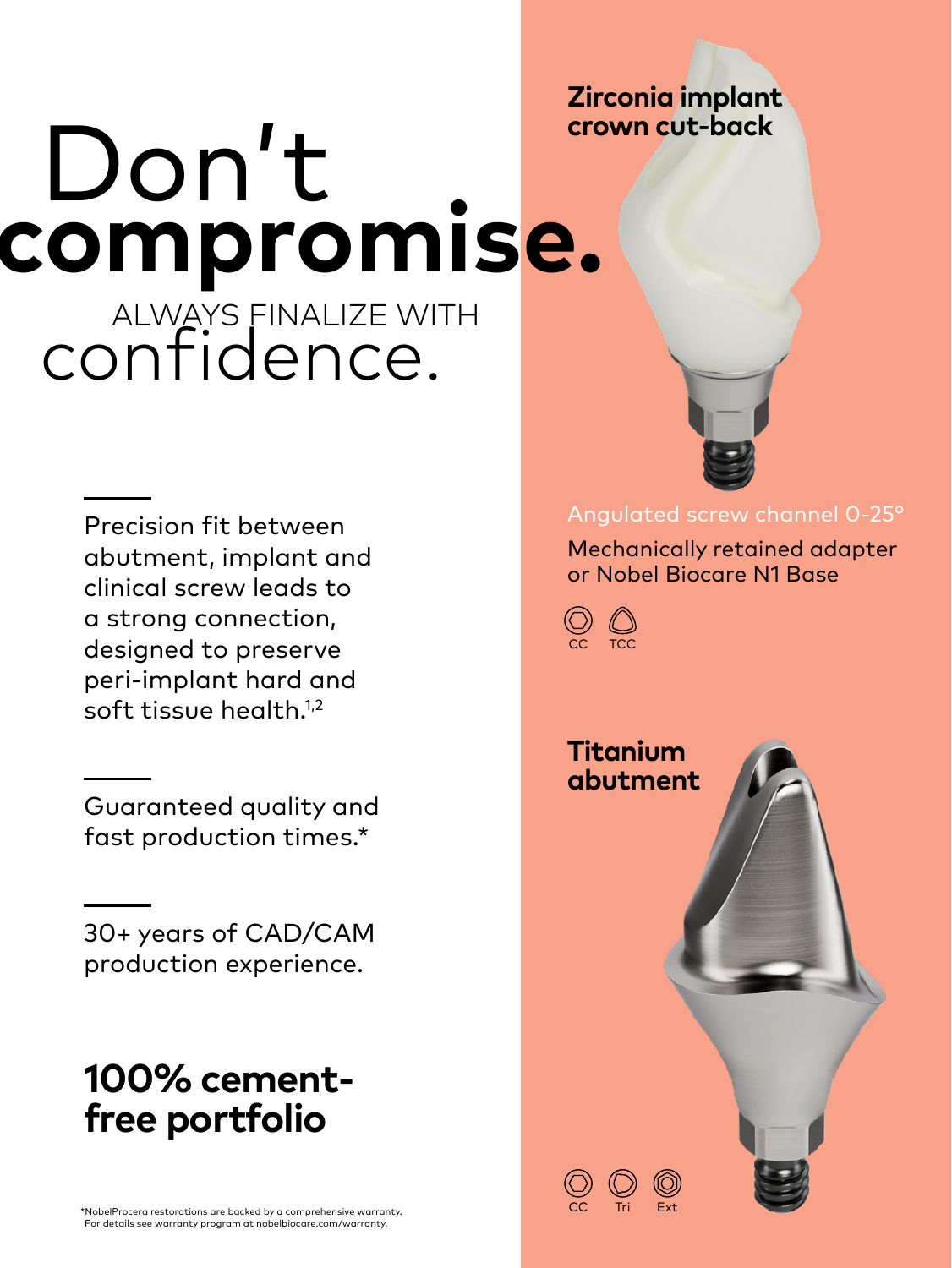#### **Zirconia/Titanium implant bridge framework**

2-14 units Abutment connection: Multi-unit Abutment

CC Tri Ext MUA

#### **Titanium implant bar fixed-removable**